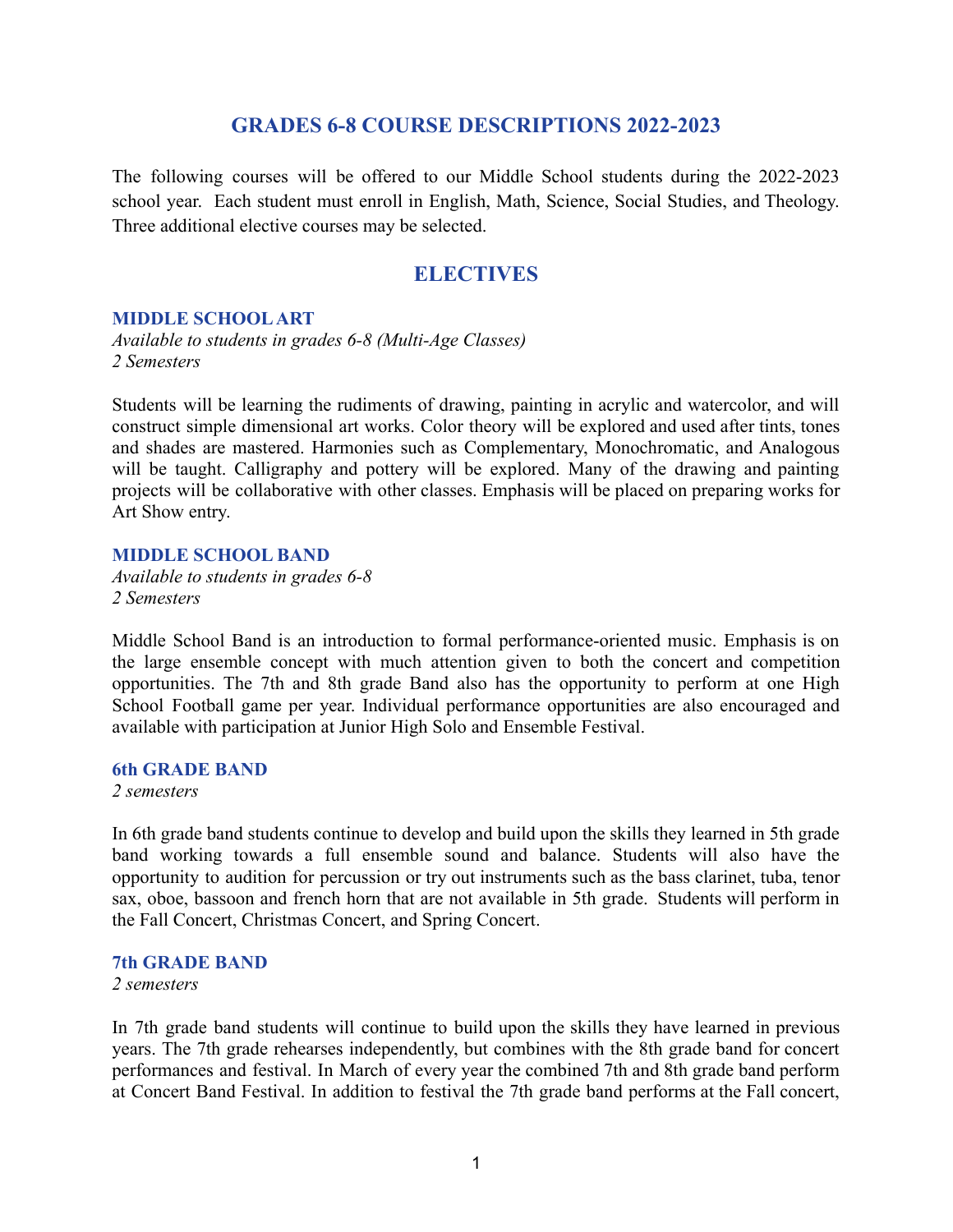Christmas Concert, Pre-Festival Concert, Spring Concert and the Blossomtime Parade. Students in 7th and 8th grade are able to perform in District Solo and Ensemble events in December and April. All students in 7th and 8th grade will explore solo and chamber ensemble music as part of the band curriculum.

#### **8th GRADE BAND**

*2 semesters*

Our 8th grade band students study intermediate and advanced techniques on their individual instruments as well as continuing to build their overall ensemble skills. They rehearse as an individual class but perform in concerts and at festival combined with the 7th grade band. Our 8th grade band also participates in marching band with the high school during the fall semester performing at all home football games as well as at District VI Marching Band Festival in October and at scholastic invitationals throughout the season. Performances for 8th graders also include the Fall Concert, Christmas Concert, Pre-Festival Concert, Spring Concert, and Blossomtime Parade as well as opportunities to perform at District Solo and Ensemble Festival in December and April. All students in 7th and 8th grade will explore solo and chamber ensemble music as part of the band curriculum.

## **CHOIR**

*Available to students in grades 6-8 (Multi-Age Classes) 2 Semesters*

Students will study choral music from various periods of musical history, as well as concentrate on the fundamentals of music and developing musicianship skills. Emphasis is placed upon the development of the individual voice and the choral sound. Students are encouraged to participate in solo and small ensemble singing opportunities. Students will participate in the Christmas and Spring Concert performances.

## **COMMUNICATIONS FOR LIFE**

*Available to students in grades 6-8 (Multi-Age Classes) 2 Semesters*

This class is a two-semester elective class that will concentrate on skills in performance and interpersonal techniques. The focus will be on listening, nonverbal, and group skills. The concentration of skills will differ for each grade level. Projects will range from impromptu, persuasive, informative, and demonstration speeches, debate, group, drama, and oral interpretation.

# **FIT-4-LIFE**

*Available to students in grades 6-8 (Multi-Age Classes) 2 Semesters*

Physical education is a sequential, developmentally appropriate educational program that provides students with the knowledge, skills, fitness, and attitudes necessary to lead a healthy lifestyle. All students will show competence in the following six physical education content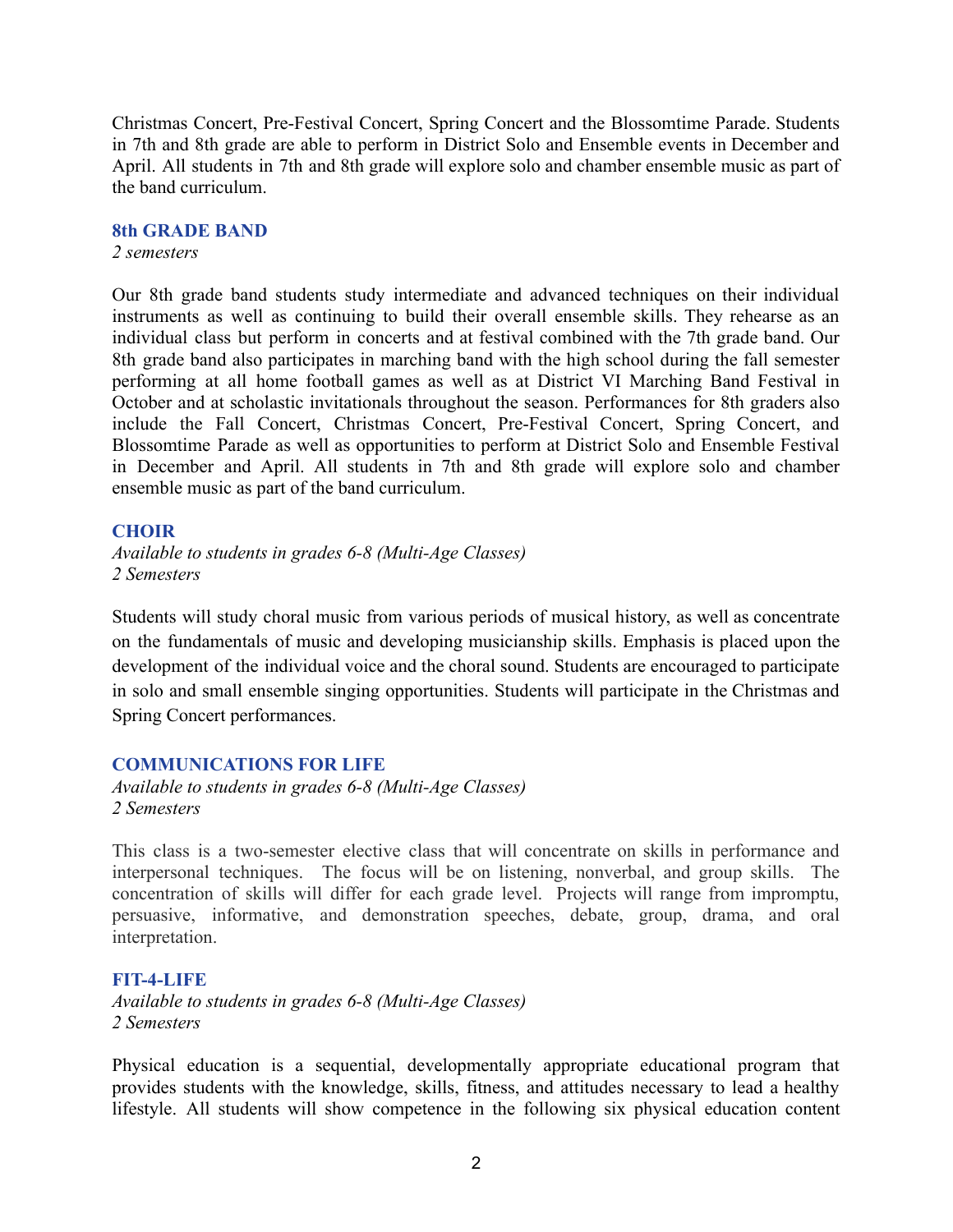standards: motor skills and movement patterns, understanding of movement concepts, principles, strategies, and tactics as they apply to the learning and performance of physical activities, regular participation in lifelong physical activity, achieving and maintaining a health-enhancing level of physical fitness, exhibiting responsible personal and social behavior that respects self and others in physical activity settings, and value of physical activity for health, enjoyment, challenge, self-expression, and/or social interaction.

Health education provides students with the knowledge and skills necessary to practice healthy behaviors and teaches students how to recognize the influence of responsible decision-making on quality of life.

### **LIFE MANAGEMENT**

*Available to students in grades 6-8 (Multi-Age Classes) 2 Semesters*

Life Management topics include Nutrition, Basic Cooking, Sewing, and Consumer Education. During Nutrition and Basic Cooking, students will explore nutrients and the effects on the body, kitchen safety, food safety, safe appliance use and parts of a recipe. Responsibility for handling equipment will be stressed. Reading directions, reasoning, and many problem-solving techniques will be utilized in a way that will be new to most students. The expected benefits will be much more than just a finished product; more importantly, students will experience a successful learning process. Students learn advertising, appliance care, and basic money skills in Consumer Education. This course will be taught in a Finance Lab setting. Students will have access to our Global Trading Platform-StockTrack.

#### **SEMINAR/RESOURCE**

*Available to students in grades 6-8 (Multi-Age Classes) 2 Semesters*

Students are highly encouraged to schedule a seminar/resource period if they need time during the school day to work on the work. Some students will be scheduled for a mandated seminar course for academic interventions.

# **EARLY HIGH SCHOOL ELECTIVE PROGRAMS**

## **INTRODUCTION**

Our Early High School Program affords students in grades 7-8 opportunities in various content areas to earn "early" high school credits (transferable). Each content area has unique expectations and standards for student application. Earning early high school credits allow students to experience additional elective courses, challenge themselves with high school level rigor, and begin to open their high school schedule to allow for Advanced Placement and dual credit courses, global studies experiences (study abroad), Career and Technical Education, internships and engaging in a sneak-peak of what high school will be like. Early High School provides a door of opportunity and experiences. Enrollment in early high school courses will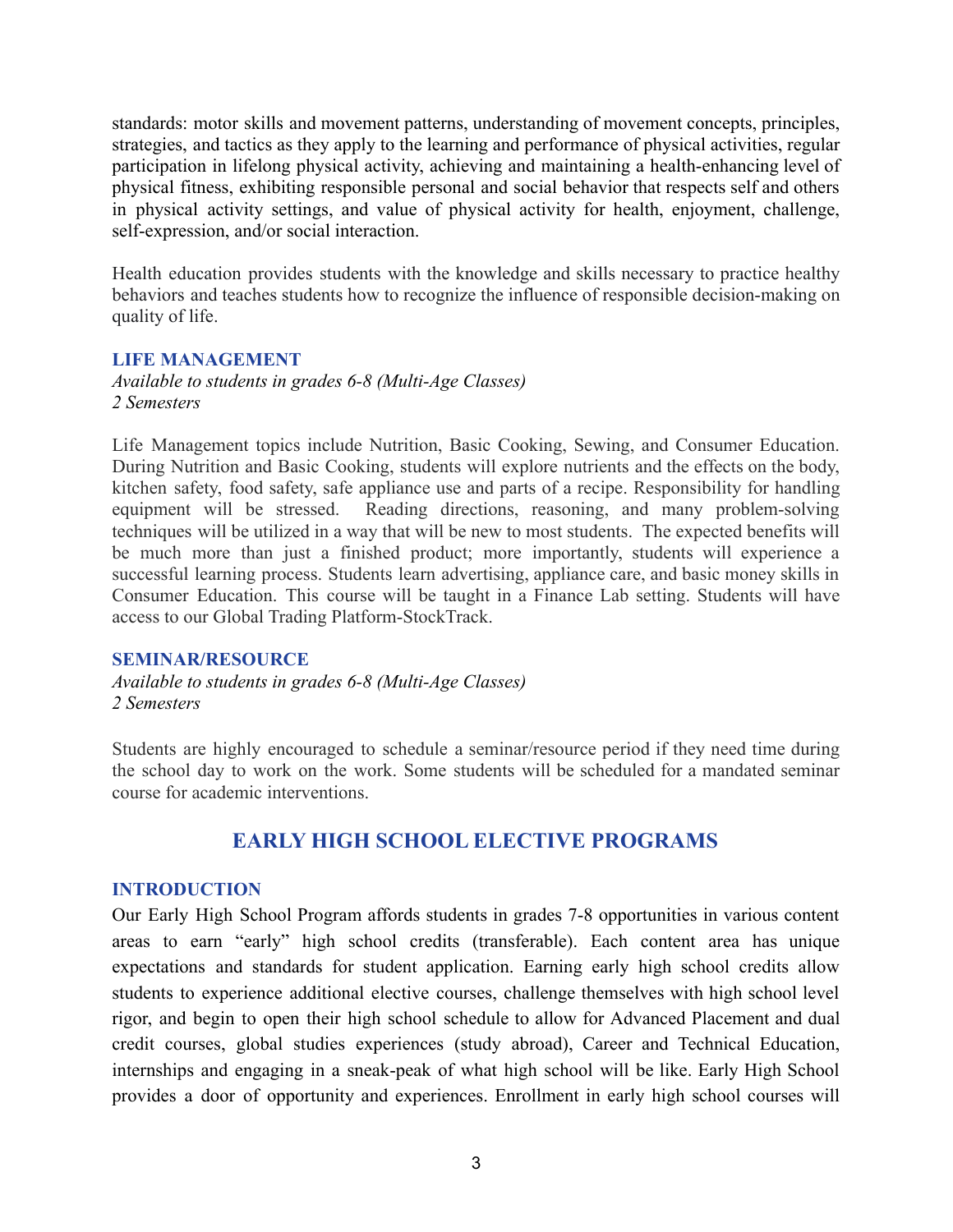take place in May. Academic Advisors will explain opportunities and meet with eligible students during the spring scheduling cycle. Grades and credits earned in the Early High School Program apply to the students' high school transcript.

- Mathematics: Algebra I, Geometry (grades 7-8)
- Science: Biology (grade 8)
- English: Journalism (grade 8)
- Social Studies: World History (grade 8)
- World Language: Spanish I, French I, Latin I (grade 8)
- Personal Finance/Global Trading: (grade 8)
- $\bullet$  2D/3D Art: (grades 7-8)

# **ALGEBRA GRADES 7-8**

- Eligibility Targets
	- Successful completion of Pre-Algebra
	- MAP Scores, Mathematics
	- Teacher/Advisor Recommendation

# **Description:**

This is a required, first year algebra course. The key content involves writing, solving, and graphing linear and quadratic equations, including systems of two linear equations or inequalities. This course also includes study of monomial and polynomial expressions, exponents, functions, and rational expressions. Quadratic equations are solved by factoring, completing the square, graphically, or by application of the quadratic formula. Algebraic skills are applied in a wide variety of problem-solving applications.

# **GEOMETRY GRADES 7-8**

- Eligibility Targets
	- Successful completion of Algebra
	- MAP Mathematics
	- Teacher/Advisor Recommendation

# **Description:**

Geometry introduces students to the basic principles of Euclidean geometry. Students will learn key definitions, symbols, notations, theorems, and properties of geometric figures which serve as the foundation for the course. Emphasis is placed on developing deductive reasoning and logical thinking skills through the use of geometric proofs. Geometry includes a study of right triangle trigonometry that is developed through similarity relationships, two- and three-dimensional figures, transformations, area, surface area, and volume formulas.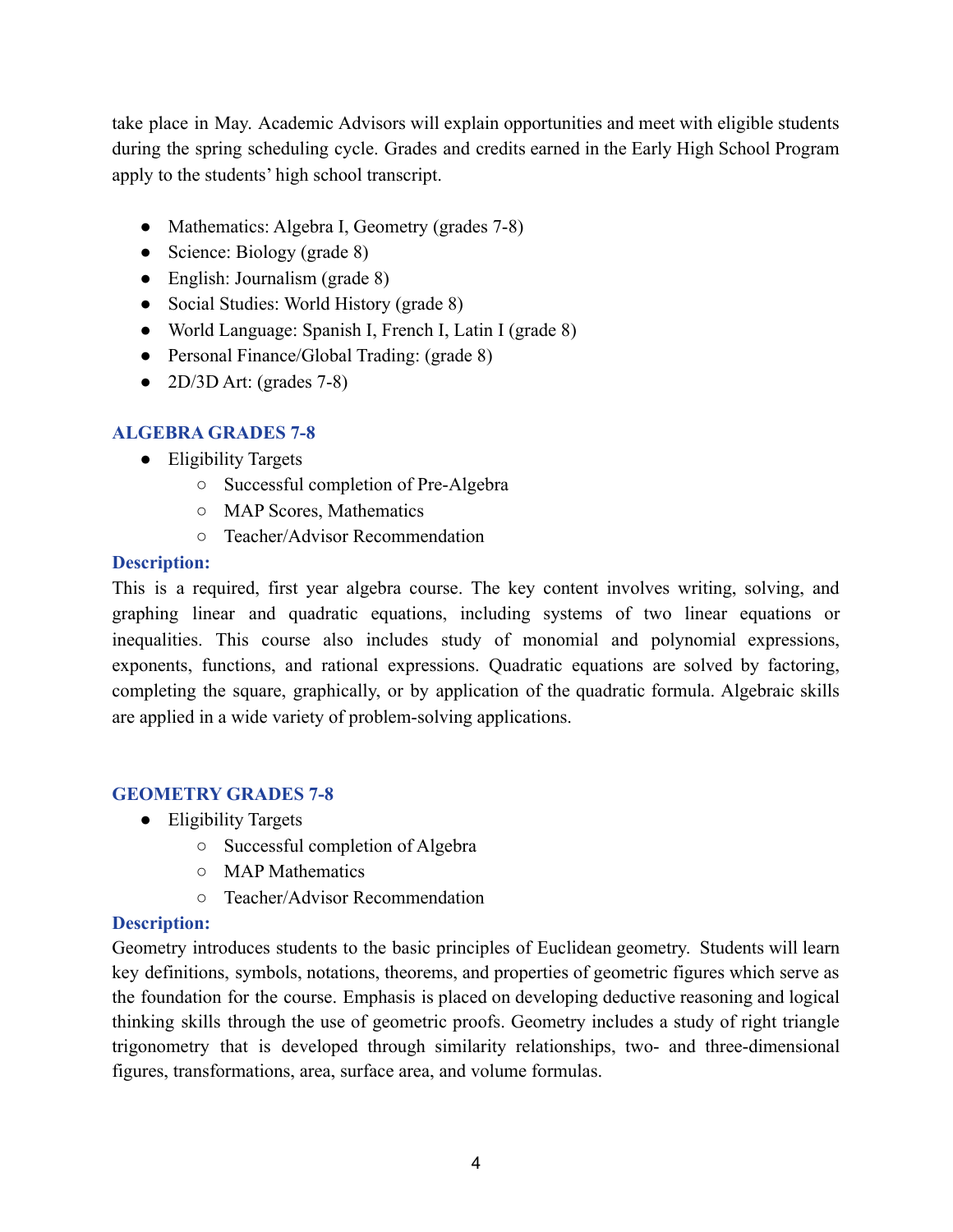# **WORLD HISTORY GRADE 8**

- Eligibility Targets
	- $\circ$  B+/88% average or higher in both Middle School Language Arts and Social **Studies**
	- MAP Reading-80th percentile
	- Teacher/Advisor Recommendation
	- \*This course is scheduled in addition to middle level social studies placement

# **Description:**

This course is a survey of world history from early civilizations to the present day. The class takes both a chronological and thematic approach, giving students both a sense of historical progression and the ability to see global patterns among various societies. A strong emphasis will be on current global issues, giving students an understanding of the connection between world history and what is happening in the world today. Developing geography skills and incorporating current events will be an important part of this course.

# **BIOLOGY GRADE 8**

- Eligibility Targets
	- A-/90% average or higher in Middle School Science
	- MAP Reading-80th percentile, Science-90th percentile
	- Teacher/Advisor Recommendation
	- \*This course is scheduled in addition to middle level science placement

# **Description:**

The Next Generation Science Standards is a multi-state effort in the United States to create new education standards that are rich in content and practice, arranged in a coherent manner across disciplines and grades to provide all students an internationally benchmarked science education. The NGSS-aligned course explores the living world with emphasis on biological interactions in everyday life. Students will investigate cell biology, genetics, evolution, ecology, cellular processes, and the diversity of life. Concept oriented information, laboratory experiences, experimental design, technology, and data analysis are emphasized. This course includes a laboratory component.

# **YEARBOOK GRADE 8**

- Eligibility Targets
	- B/80% average or higher in Middle School English
	- \*This course is scheduled in addition to middle level English placement

# **Description:**

This course is designed to develop basic entry-level skills and specific topics related to scholastic journalism. The purpose of this course is to enable students to develop fundamental skills in the production of print or electronic stories and photography for the production of three LMC publications: Laker Vision, Newsletter, Yearbook.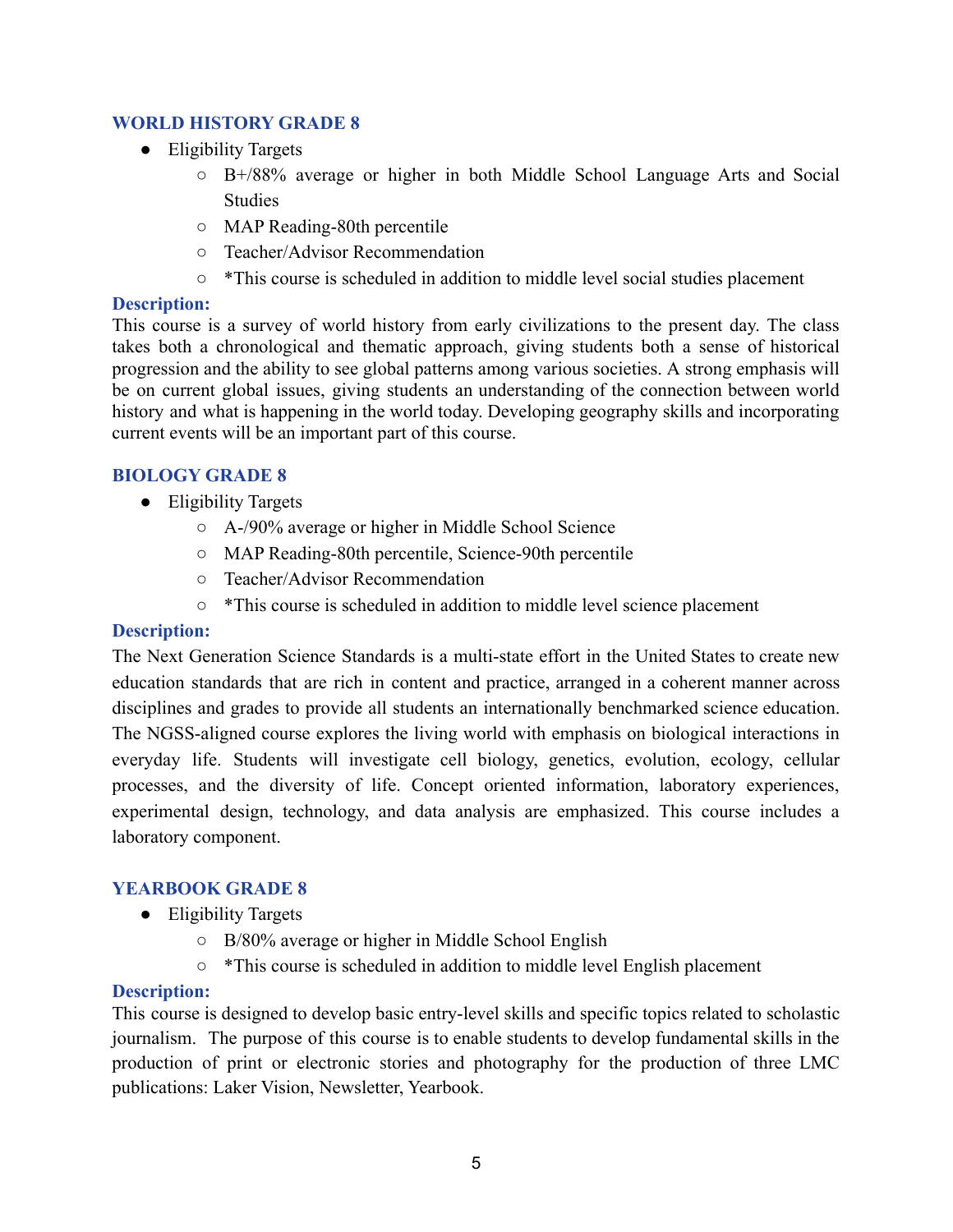# **WORLD LANGUAGES: SPANISH I, FRENCH I, LATIN I**

- Eligibility Targets
	- B/80% average or higher in Middle School English
	- MAP Reading-75th percentile, Language Arts 75th percentile
	- Teacher/Advisor Recommendation

# **Descriptions:**

Spanish I, a course based on Michigan's Academic Standards for World Languages, introduces students to effective strategies for beginning Spanish language learning, and to various aspects of Spanish-speaking cultures. This course encourages interpersonal communication through speaking and writing, providing opportunities to make and respond to basic requests and questions, understand and use appropriate greetings and forms of address, participate in brief guided conversations on familiar topics, and write short passages with guidance. This course also emphasizes the development of reading and listening comprehension skills, such as reading isolated words and phrases in a situational context and comprehending brief written or oral directions. Additionally, students will examine the practices, products and perspectives of Spanish-speaking culture; recognize basic routine practices of the target culture; and recognize and use situation-appropriate non-verbal communication. This course further emphasizes making connections across content areas and the application of understanding Spanish language and culture outside of the classroom.

French 1, This course introduces the students to elementary French conversation and being able to express themselves in everyday situations. This course addresses basic elementary grammar, the reading of simple French stories, beginning French composition, authentic listening activities and the culture of French speaking locations and people. Main conversation topics include: introducing oneself, talking about food, family, interests and different actions in the present and past tenses.

Latin 1, introduces students to the basics of the Latin language, beginning with a review of basic English grammar to ensure that necessary terminology is understood. The lessons proceed through noun and verb endings, adding more complex structures as the course progresses.

# **PERSONAL FINANCE & GLOBAL TRADING GRADE 8**

- Eligibility Targets
	- B/80% average or higher in Middle School Mathematics
	- MAP Reading-75th percentile, Language Arts 75th percentile
	- Teacher/Advisor Recommendation

# **Description:**

The Finance Lab provides students with a hands-on learning environment to examine the principles of market structure which drive the financial marketplace. Students will work with software simulation programs to provide a real-world experience. Dual-screen monitors at each station as well as LED tickers winding along the lab will provide continuous live feed of current stock processes. Students will work in breakout spaces designed for group projects and classroom meetings.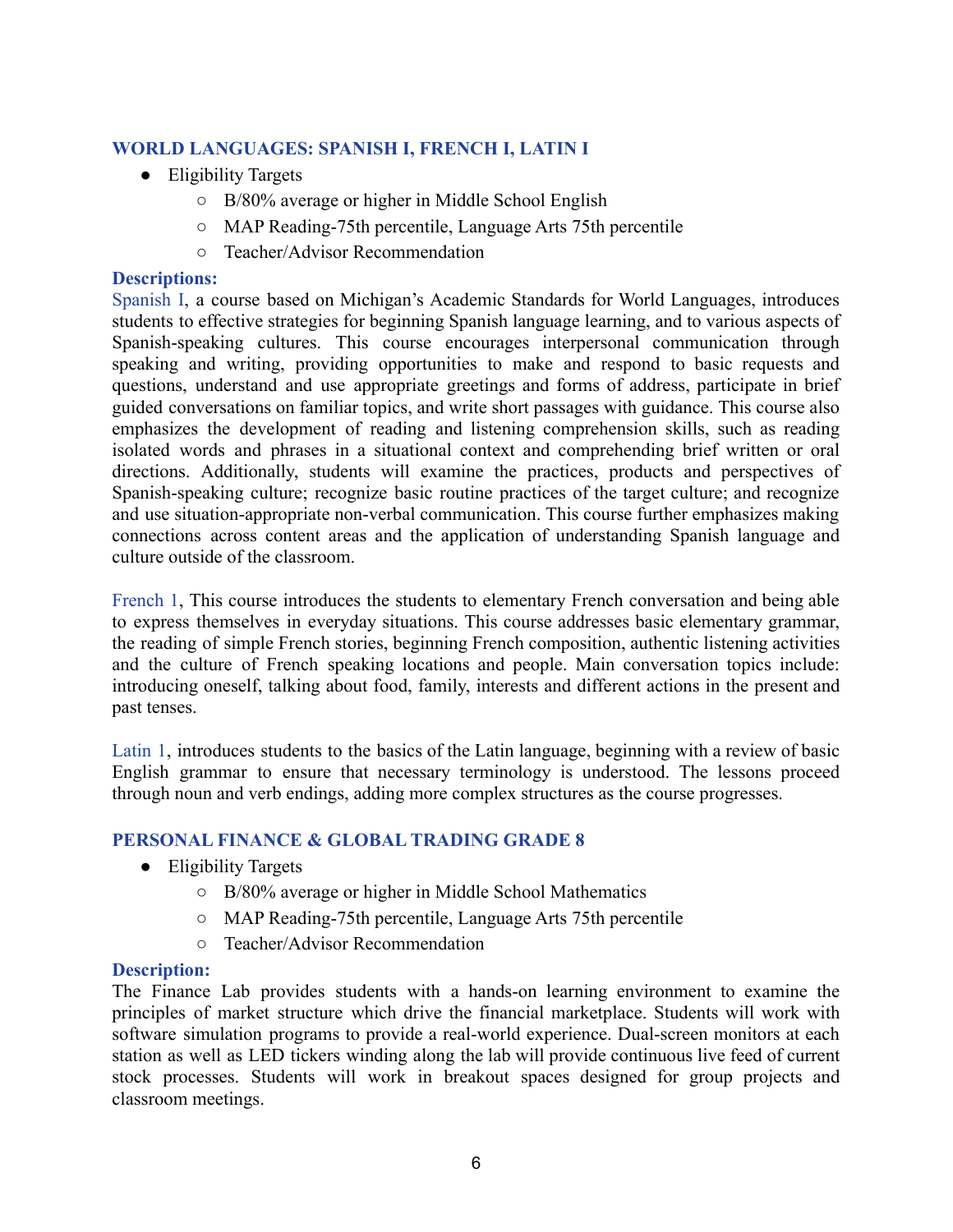In this introductory finance course, students learn basic principles of economics and best practices for managing their own finances. Students learn core skills in creating budgets, developing long-term financial plans to meet their goals, and making responsible choices about income and expenses. They gain a deeper understanding of capitalism and other systems so they can better understand their role in the economy of society. Students are inspired by experiences of finance professionals and stories of everyday people and the choices they make to manage their money.

## **2D/3D ART GRADES 7-8**

- Eligibility Targets
	- Teacher/Advisor Recommendation

#### **Description:**

The elements and principles of design are the basic core upon which the Art Program is developed. Each level of Art is built upon the previous year of study. Students are able to use a wide variety of materials in the areas of Calligraphy, Drawing, Acrylic Painting, Oil Painting, Pottery, Collage, Colored Pencil Drawing and many other artistic endeavors.

# **CONTENT COURSES**

# **ENGLISH LANGUAGE ARTS**

## **6th GRADE ENGLISH LANGUAGE ARTS**

*2 Semesters*

## **Description:**

This is a course of integrated studies of literature, composition and language. Students will engage in the study of Grammar usage and mechanics, listening skills, spelling, vocabulary, and study skills. Novels and literature, as well as themed units of study will be used to engage students in word recognition, fluency, comprehension, and metacognition activities. Students will use informational and narrative text, as well as practice the writing process for a variety of purposes and audiences. Speaking, listening and viewing skills will be employed in this course. Emphasis in this course is placed on understanding the writing process.

## **7th GRADE ENGLISH LANGUAGE ARTS**

*2 Semesters*

#### **Description:**

This is a course of integrated studies of literature, composition and language. Students will engage in the study of Grammar usage and mechanics, listening skills, spelling, vocabulary, and study skills. Units organized by genre, as well as novels and literature will be used to engage students in word recognition, fluency, comprehension, and metacognition activities. Students will use informational and narrative text, as well as practice the writing process for a variety of purposes and audiences. Speaking, listening and viewing skills will be employed in this course.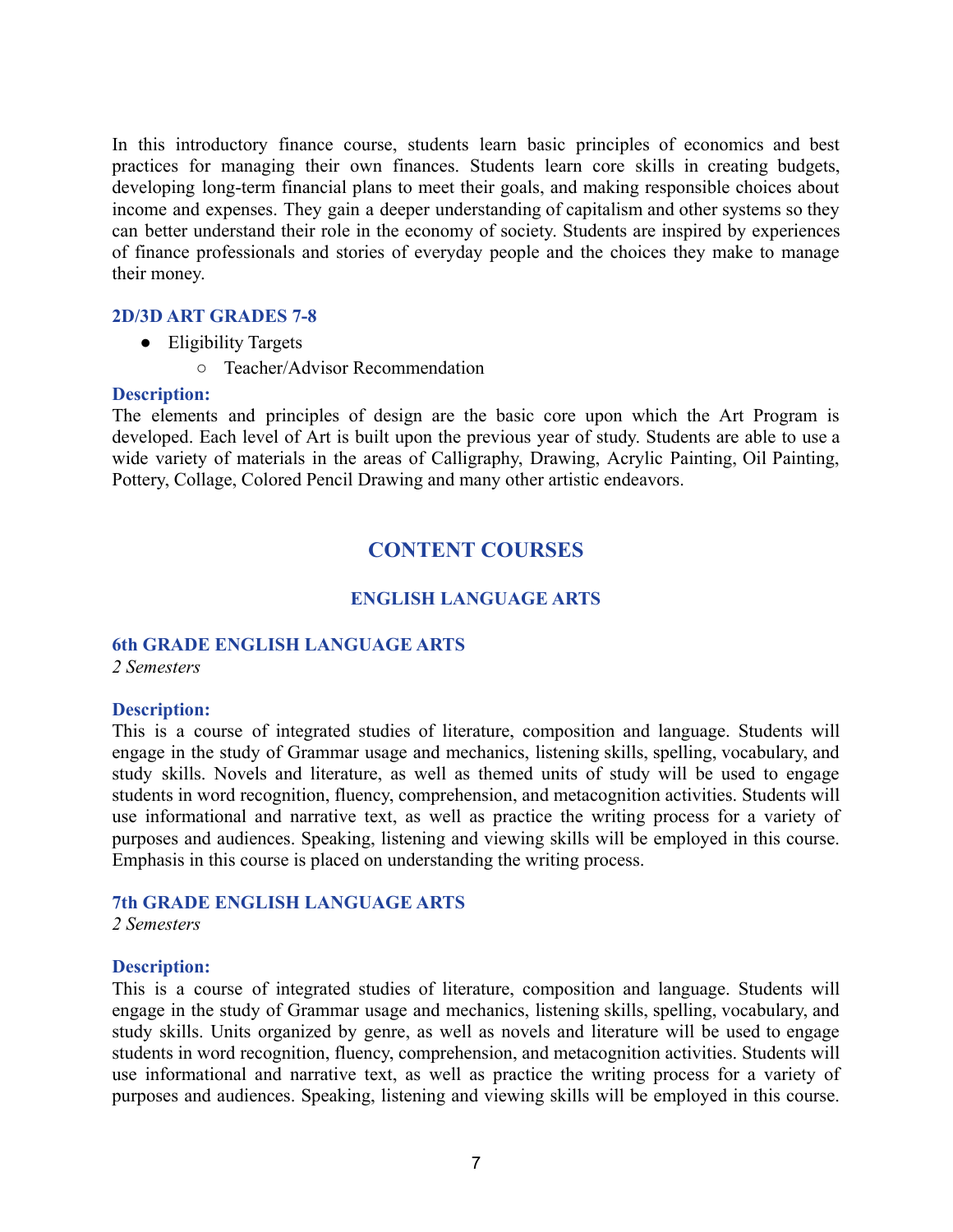Emphasis in this course is placed on practicing the writing process.

# **8th GRADE ENGLISH LANGUAGE ARTS**

*2 Semesters*

## **Description:**

This is a course of integrated studies of literature, composition and language. Students will engage in the study of Grammar usage and mechanics, listening skills, spelling, vocabulary, and study skills. Units organized by genre, as well as novels and literature will be used to engage students in word recognition, fluency, comprehension, and metacognition activities. Students will use informational and narrative text, as well as practice the writing process for a variety of purposes and audiences. Speaking, listening and viewing skills will be employed in this course. This course will emphasize integrating the use of current technology tools to practice the writing process and publish student work.

## **MATHEMATICS**

#### **6th GRADE MATH**

*2 Semesters*

#### **Description:**

This course is intended to teach students operations with fractions, rational numbers, and integers, applied problems using decimals, percentages and rational numbers, introduction to exponents, coordinate plane, writing and simplifying expressions, solving equations, measurement and converting between measurement systems, basic geometric properties and transformations, and probability.

#### **7th GRADE MATH**

*2 Semesters Available to all 7th grade students and 6th grade students with teacher approval*

## **Description:**

This course will prepare students for Pre-Algebra. Students in this class will acquire information in the following areas: applying whole numbers, fractional and decimal operations, ratios, proportions and percents, expressions, one-step equations and inequalities, volume and surface area, and understanding probability and data concepts.

#### **PRE-ALGEBRA**

*Available to all 8th grade students and 7th grade students with teacher approval 2 Semesters*

#### **Description:**

This Pre-Algebra course is offered to 7th and 8th grade students and is an introduction to basic algebra concepts and a review of arithmetic algorithms. The course emphasizes the concepts necessary to be successful in Algebra I and II. The course helps students develop good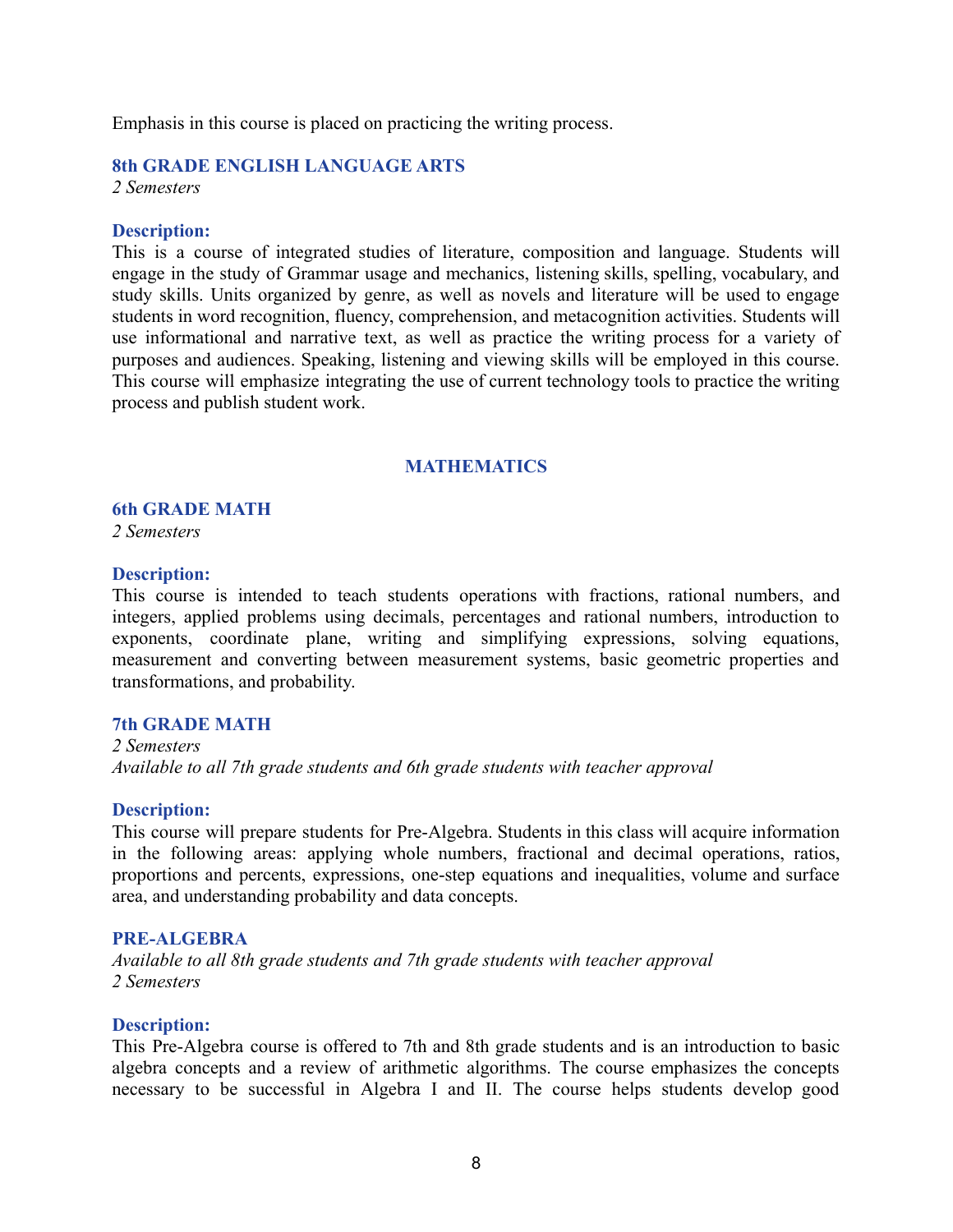mathematical study skills and learning strategies. Students will explore algebraic expressions and integers, solve one- and two-step equations and inequalities, factors, ratios, proportions, percents, exponents, linear functions and graphing, area and volume, data analysis and probability, and nonlinear functions and polynomials.

## **SCIENCE**

#### **6th GRADE SCIENCE**

*2 Semesters*

## **Description:**

This is a course where students in sixth grade develop their investigation and knowledge of science through integrated science units. Students will focus on 4 areas of study this year: Earth Science, Life Science, Physical Science, and Engineering Design Practice as directed by the Diocese of Kalamazoo.

**Life Science:** Ecosystems, Biomes, Energy cycles of living organisms

**Physical Science:** Forces, Potential and Kinetic Energy, Energy transfer,Newton's Laws

**Earth Science:** Rocks and Minerals, Geologic Time, Fossils, Earth's changing landscape

**Engineering Design and Practice:** STEM practice and application, Coding introduction and practice and Technology use and inquiry/learning.

#### **7th GRADE SCIENCE**

*2 Semesters*

## **Description:**

This is a course where students in seventh grade continue to develop their investigation and knowledge of science through integrated science units. Students will continue to focus on 4 areas of study this year: Earth Science, Life Science, Physical Science, and Engineering Design Practice as directed by the Diocese of Kalamazoo.

**Life Scienc**e**:** Cells, including structure and function, transport of materials, Diffusion, Osmosis, Cell reproduction (mitosis and meiosis).

**Physical Science:** Matter, Elements, Periodic Table, .Chemistry of Matter, Atoms

**Earth Science:** Atmosphere, Weather, Climate of Earth. Influences on the Earth by human and non human forces.

**Engineering Design and Practice:** STEM practice and application, Coding introduction and practice and Technology use and inquiry/learning.

## **8th GRADE EARTH SCIENCE**

*2 Semesters*

## **Description:**

This course enables students to further their understanding of the core studies of science before high school electives. It is the third step of the integrated curriculum as directed by the Diocese of Kalamazoo. Students will further focus on 4 areas of study in Earth Science, Life Science, Physical Science and Engineering Design and Practice.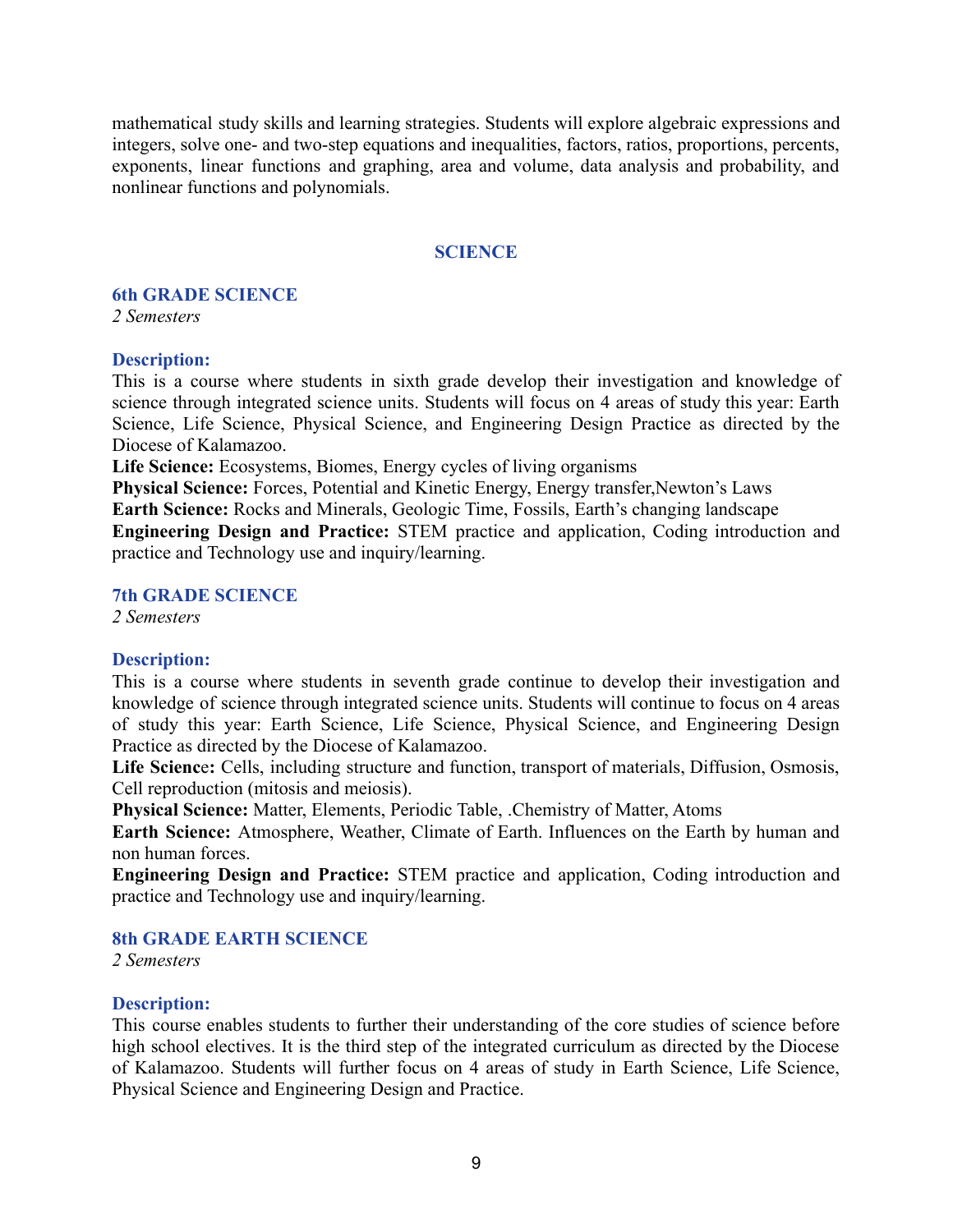**Life Science:** Natural Selection, Genetics and Heredity, Adaptations, Body Systems **Physical Science:** Waves--Sound Energy, Physical Energy, Electromagnetic Energy **Earth Science:** Space, Earth-Moon relationships, Solar System, Astronomy **Engineering Design and Practice:** STEM practice and application, Coding introduction and practice and Technology use and inquiry/learning

## **SOCIAL STUDIES**

#### **6th GRADE SOCIAL STUDIES**

*2 Semesters*

#### **Description:**

Sixth grade students will explore the tools and mental constructs used by historians and geographers. They will develop an understanding of Ancient World History of the Western Hemisphere and will study contemporary geography of the Western Hemisphere. Contemporary civics/government and economics content is integrated throughout the year. Social Studies is a multifaceted discipline, integrating the study of social science humanities. The purpose of the social studies curriculum is to promote civic competence and responsible behaviors that enable students to actively participate in our democratic society. Our approach is the teaching of social studies that integrates our Christian values with the development of civic attitudes and responsibilities. We consciously connect responsible citizenship with the Social Justice Teachings of the Catholic Church, establishing real world application for Social Justice in the study of historical events and figures, economic conditions, cultural influences and appreciation, political issues, and the participation of civilization in society. The Social Studies Curriculum also integrates literacy standards in reading, writing, speaking, listening, and language when appropriate. Students will learn about past and present global issues. Using significant content knowledge, research and inquiry, they will analyze issues and be given opportunities to compose essays using reasoned argument.

#### **7th GRADE SOCIAL STUDIES**

*2 Semesters*

#### **Description:**

Seventh grade students will review the tools and constructs used by historians and geographers. They will develop an understanding of Ancient World History of the Eastern Hemisphere and will study contemporary geography of the Eastern Hemisphere. Contemporary civics/government and economics content is integrated throughout the year. Social Studies is a multifaceted discipline, integrating the study of social science humanities. The purpose of the social studies curriculum is to promote civic competence and responsible behaviors that enable students to actively participate in our democratic society. Our approach is the teaching of social studies that integrates our Christian values with the development of civic attitudes and responsibilities. We consciously connect responsible citizenship with the Social Justice Teachings of the Catholic Church, establishing real world application for Social Justice in the study of historical events and figures, economic conditions, cultural influences and appreciation, political issues, and the participation of civilization in society. The Social Studies Curriculum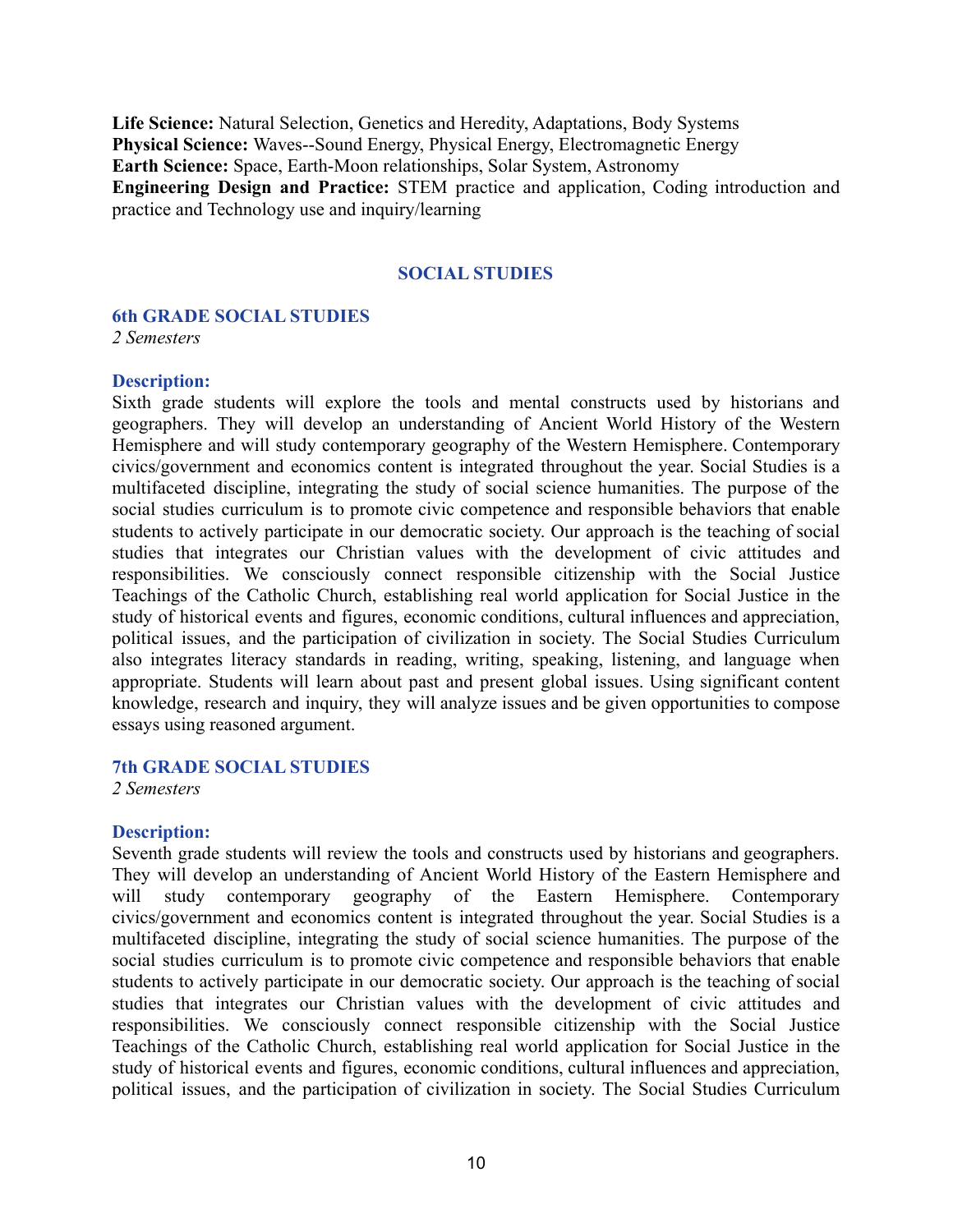also integrates literacy standards in reading, writing, speaking, listening, and language when appropriate. Students will learn about past and present global issues. Using significant content knowledge, research and inquiry, they will analyze issues and be given opportunities to compose essays using reasoned argument.

#### **8th GRADE SOCIAL STUDIES**

*2 Semesters*

## **Description:**

Eighth grade students continue their study of United States History from the writing of the Constitution through Reconstruction. Geographic, civics/government, and economics content is integrated within the historical context. Using significant content knowledge, research, and inquiry, the students analyze an issue or propose a plan for civic action. They develop reasoned arguments and write a persuasive essay addressing issues from the past within a historical context. Where appropriate, they make comparisons to relevant contemporary humanities. The purpose of the Social Studies curriculum is to promote civic competence and responsible behaviors that enable students to actively participate in our democratic society. Our approach is the teaching of social studies that integrates our Christian values with the development of civic attitudes and responsibilities. We consciously connect responsible citizenship with the Social Justice Teachings of the Catholic Church, establishing real world application for Social Justice in the study of historical events and figures, economic conditions, cultural influences and appreciation, political issues, and the participation of civilization in society. The Social Studies Curriculum also integrates literacy standards in reading, writing, speaking, listening, and language when appropriate. Students will learn about past and present global issues. Using significant content knowledge, research and inquiry, they will analyze issues and be given opportunities to compose essays using reasoned argument.

# **THEOLOGY**

# **6th GRADE THEOLOGY**

*2 Semesters*

## **Description:**

## **Theme: Following Christ**

The blueprint for a life of love: the law of God, especially in the Ten Commandments, and the presence of Jesus in the Holy Mass. The interaction of the challenges of God's law and his gifts of grace that help us fulfill his law.

## **Sequence:**

Part 1: The Ten Commandments. Forming the conscience and increasing closeness to God.

Part 2: The Holy Mass. An emphasis on the Real Presence and Christ's sacrifice and explanation of the parts of the Mass.

Part 3: The Last Things. Death and God's judgment of us, with an emphasis on the great happiness of Heaven.

**Aim:** To help sixth-grade students learn to love the moral law as Christ did and to cherish and love the Mass as our best prayer to God, and especially to revere and adore Jesus in the Blessed Sacrament.